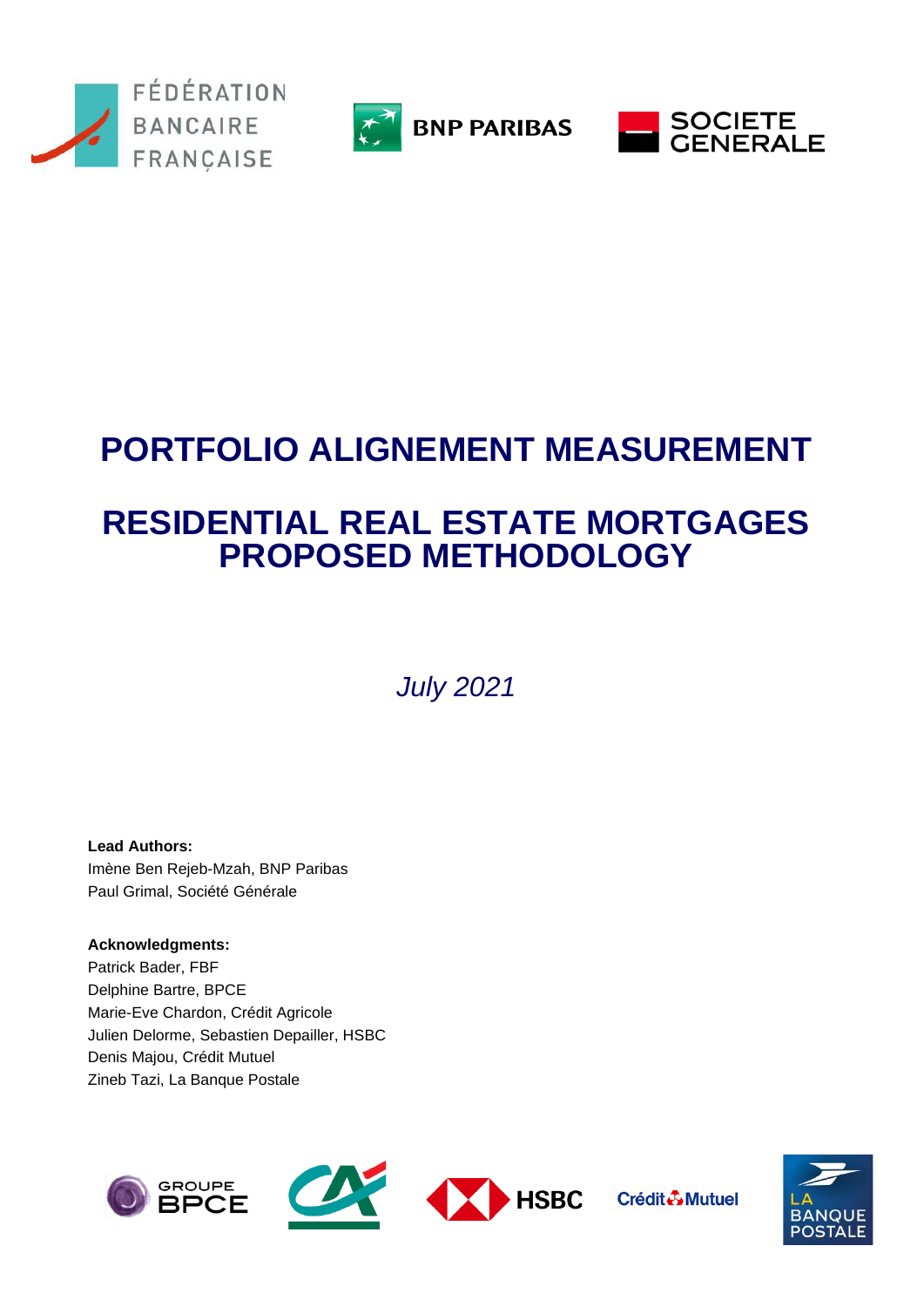## **Table of content**

| 1. |                  |                                                                                       |
|----|------------------|---------------------------------------------------------------------------------------|
|    |                  |                                                                                       |
|    | 1.2 <sub>1</sub> |                                                                                       |
| 2. |                  |                                                                                       |
| 3. |                  |                                                                                       |
|    | 3.1.             |                                                                                       |
|    | 3.2.             |                                                                                       |
|    | 3.3.             |                                                                                       |
|    | 3.4.             |                                                                                       |
|    | 3.5.             |                                                                                       |
|    | 3.6.             | Calculating the portfolio average emission and energy intensity using an aggreggation |
|    | 3.7.             |                                                                                       |
|    |                  |                                                                                       |
| 4. |                  |                                                                                       |
| 5. |                  |                                                                                       |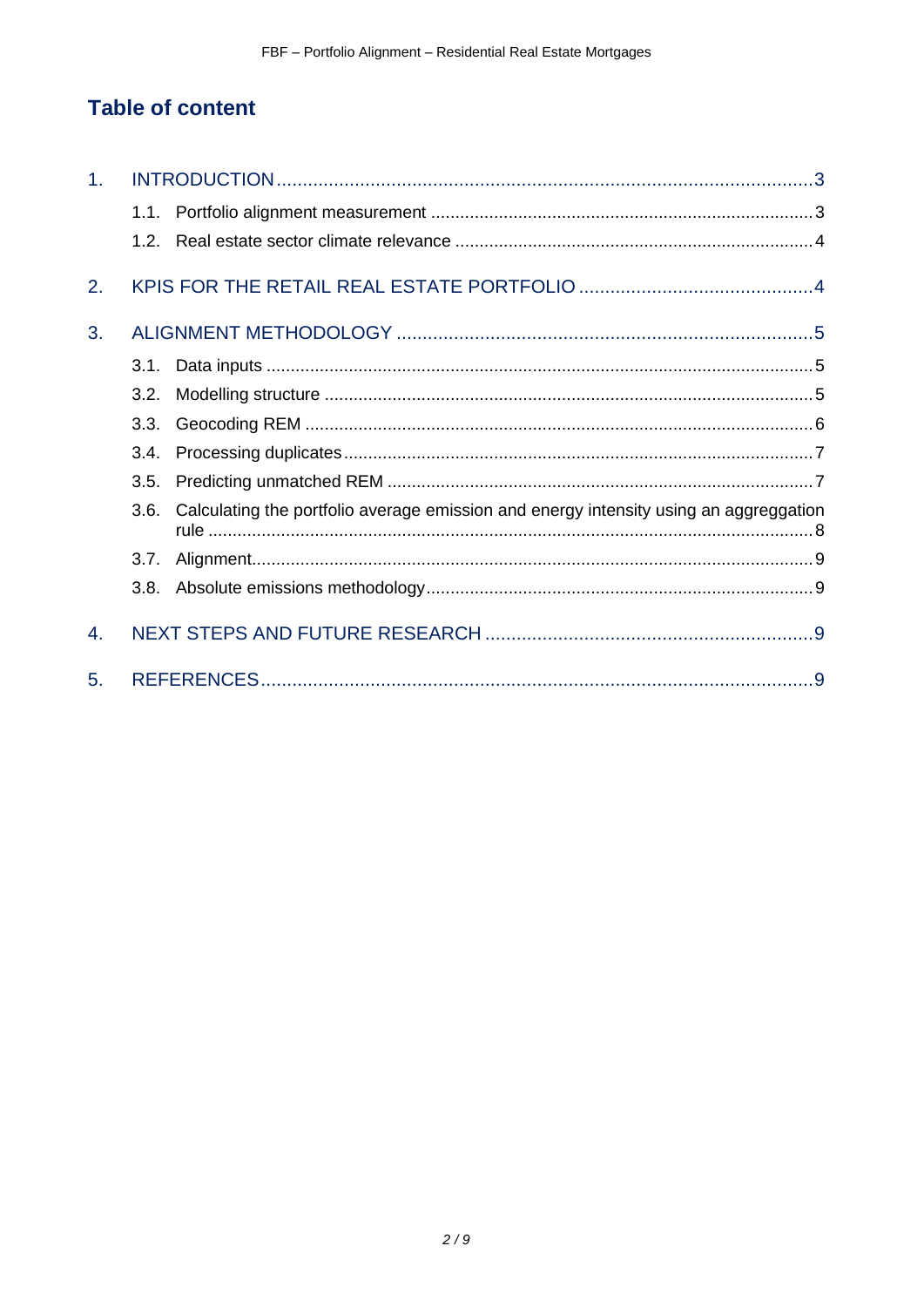### <span id="page-2-0"></span>**1. INTRODUCTION**

This note offers a first attempt to define the KPIs and a methodology to measure the alignment of French retail real estate mortgages. The objective of this memo will therefore specifically be to:

- define the KPIs (scope, indicators, scenario) used for the retail real estate portfolio;
- offer methodological guidance to measure the retail real estate portfolio's alignment and the difficulties encountered, especially in the handling of the ADEME's<sup>1</sup> Energy Performance Certificates (EPC) database;
- propose guidance for calculating absolute greenhouse gas (GHG) emissions ('financed emissions');
- discuss future research and next steps to improve this measurement.

#### <span id="page-2-1"></span>**1.1. Portfolio alignment measurement**

Alignment can be defined as a process that requires measuring the performance of the portfolio compared with the scenario metrics (like CO2 intensity of the sector portfolio at a point in time compared with sustainable development scenario required CO2 intensity at that point of time).

It also requires setting targets derived at least from a 'below 2° scenario and it requires reorienting or steering financial flows so that they stay on track with the trajectory and the final goal. The last step of the process is to track progress to ensure that the portfolio remains on track to meet the final target. [1]

**It is important to note that the purpose of this note is to propose a methodology to measure the alignment of residential real estate mortgage portfolio with a defined scenario compatible with the Paris Agreement. It is by no means a guide on how to achieve such alignment, as each bank will have to determine how it intends to achieve such alignment based on the characteristics of its portfolio, its commercial policiesand public policies and regulatory requirements. It is important to note that the residential real estate portfolio is highly illiquid in the sense that banks commit to provide mortgages for a very long duration (up to 25 years). As such the implementation of such alignment is expected to be achieved on a medium to long term basis and the banks are only at the beginning of such journey.**



*Figure 1: Illustration of alignement at portfolio level*

*<sup>1</sup> ADEME (*Agence de l'environnement et de la maîtrise de l'énergie*) is the French Environment protection agency.*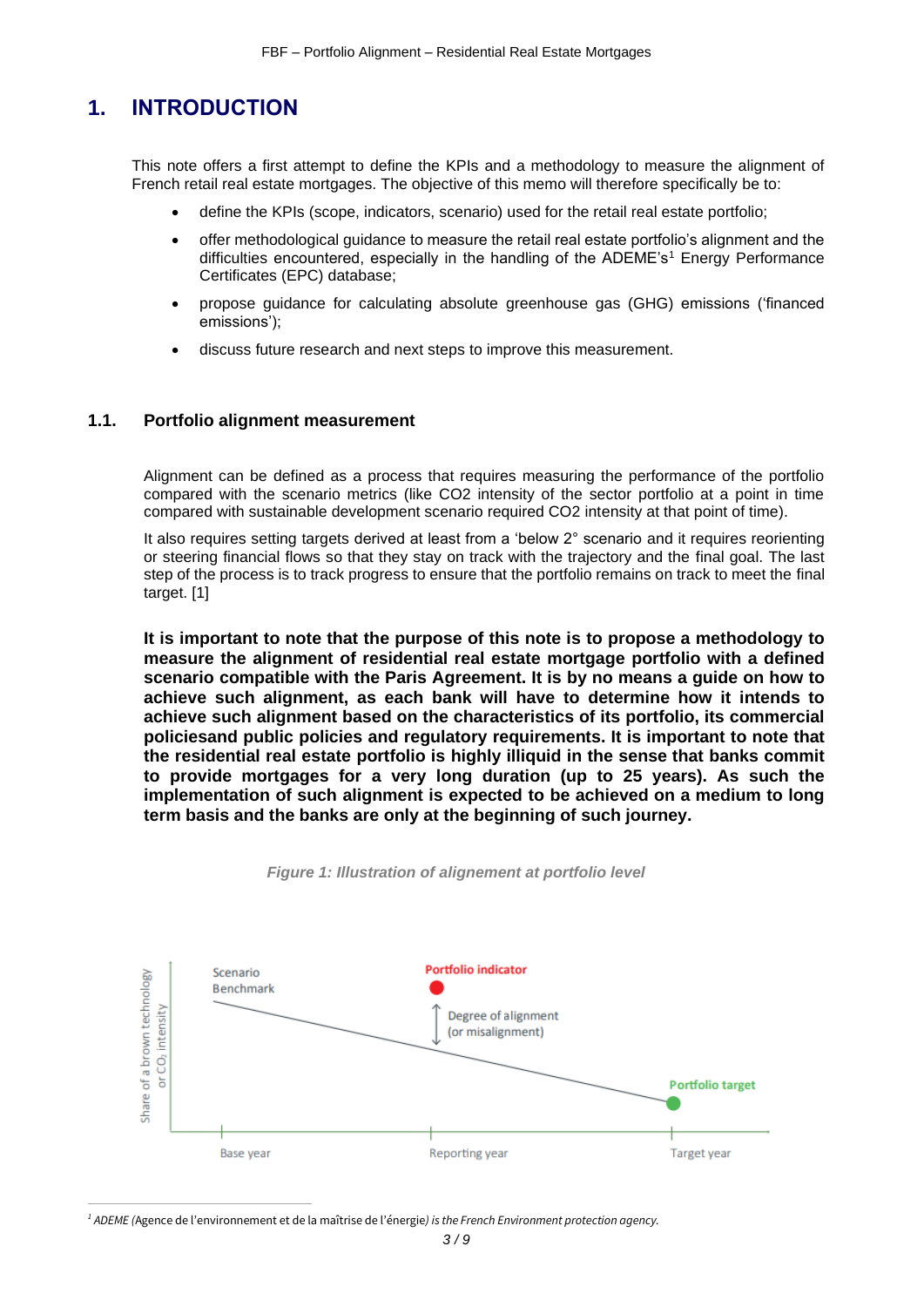#### <span id="page-3-0"></span>**1.2. Real estate sector climate relevance**

35% of global energy demand and 38% of global GHG emissions are due to the real estate sector, according to the IEA. [2]



At the same time, the share of energy efficiency among real estate investments is very small. It should double on average in the next 10 years, according to the SDS scenario. [2]





Source: IEA (2019b). All rights reserved. Adapted from "Energy efficiency policies: Buildings"

## <span id="page-3-1"></span>**2. KPIS FOR THE RETAIL REAL ESTATE PORTFOLIO**

Energy intensity by floor area (in kWh/sqm/yr) and GHG emissions intensity by floor area (kgCO2e/sqm/yr) are clearly the most relevant metrics to measure alignment of real estate mortgages.

The rationale for selecting these KPIs is based on the fact that around 86% of real estate energy consumption and 74% of real estate GHG emissions are attributable to building utilisation. In addition, most scenarios and counterparty data are expressed in the same units. This is the case for example of the Stratégie Nationale Bas Carbone (SNBC) and ADEME's EPC database. It is also the indicator used in the EU taxonomy.

In addition, banks may find it also useful to report the portfolio's absolute emissions (or financed emissions). A section also proposes how to measure this indicator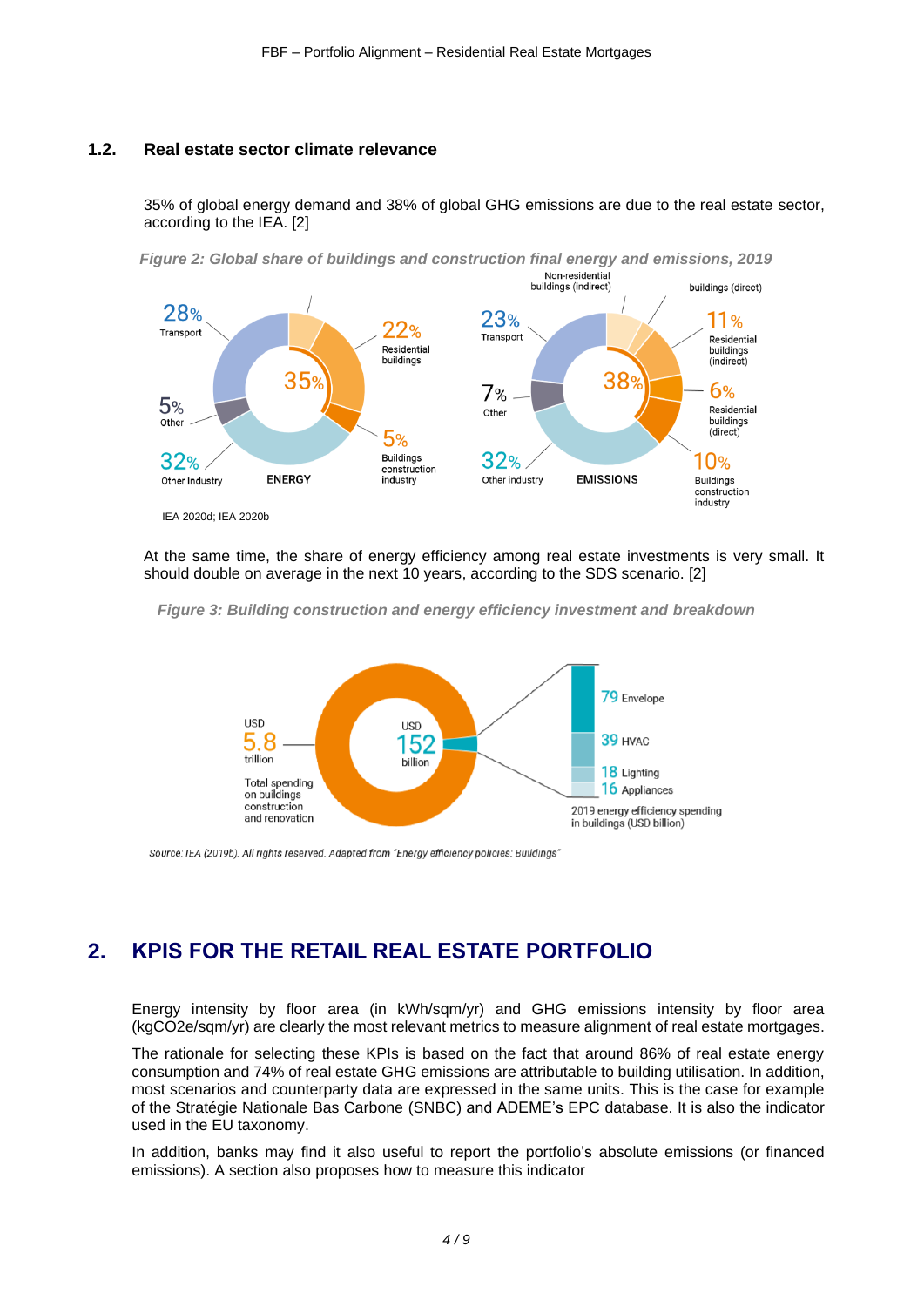Regarding Energy intensity, two metrics could be considered: final energy intensity and primary energy intensity. Since the latter is used to compute energy label for the EPC, it is generallty more frequently filled out and its data are of better quality.

## <span id="page-4-0"></span>**3. ALIGNMENT METHODOLOGY**

#### <span id="page-4-1"></span>**3.1. Data inputs**

- The bank's retail real estate loans database (with addresses or GPS coordinates)
- ADEME's EPC database2 contains addresses, coordinates, the associated KPIs above and several other columns that give additional information about the accommodation. The new release of this database contains coordinates for around 10 million lines corresponding to around 4 million different addresses (to be compared with around 20 million French building addresses according to the French national land registry. This is to be compared with a 36 million housing identified by the French statistics agency [INSEE3])
- Benchmark scenario: scenarios are used to measure alignment. Most banks prefer using the SNBC pathway because it is France-specific and hence it is the most suitable to assess a French mortgage portfolio and easier to communicate in France. It provides a residential/tertiary distinction (and even a segmentation within tertiary, e.g. offices, hotels, commercial centres). Other acceptable options include the IEA's SDS, etc…

#### <span id="page-4-2"></span>**3.2. Modelling structure**

The figure that follows gives a summary of the modelling flow.

First, Real Estate Mortgage (REM) deals are matched with ADEME's EPC database. Two techniques are possible for the matching step:

- The addresses in the REM and EPC are geocoded (i.e. the precise GPS coordinates are found) and the two databases are matched on this basis (see 3.3 Geocoding REM); or
- The addresses are matched based on character strings (e.g. « 10 bld Saint Louis » should be matched with « 10 boulevard Saint Louis »). Approximate string matching (often colloquially referred to as 'fuzzy string searching') is a technique for finding strings that match a pattern approximately (rather than exactly). It should be noted that the algorithm output may need some manual validation when the matching score is not 100 (100 being the score associated to a perfect match). This is a highly time-consuming process. Second, for REM that are unmatched, several options are possible to attempt to predict the energy/emission intensity of the dwellings, typically relying on proxies.

Second, the average energy/carbon intensity of the portfolio is calculated using an aggregation formula.

Third, this average portfolio's energy/carbon intensity is then compared to the scenario to evaluate alignement.

*<sup>2</sup> The DPE (diagnostics de performance énergétique) database is available online:<https://data.ademe.fr/datasets/dpe-france>*

*<sup>3</sup> [https://www.insee.fr/fr/statistiques/](https://www.insee.fr/fr/statistiques/4985385#:~:text=Au%201%E1%B5%89%CA%B3%20janvier%202020%2C%20la%20France%20m%C3%A9tropolitaine%20compte%2036%2C1,de%20logements%20suppl%C3%A9mentaires%20depuis%201982.)*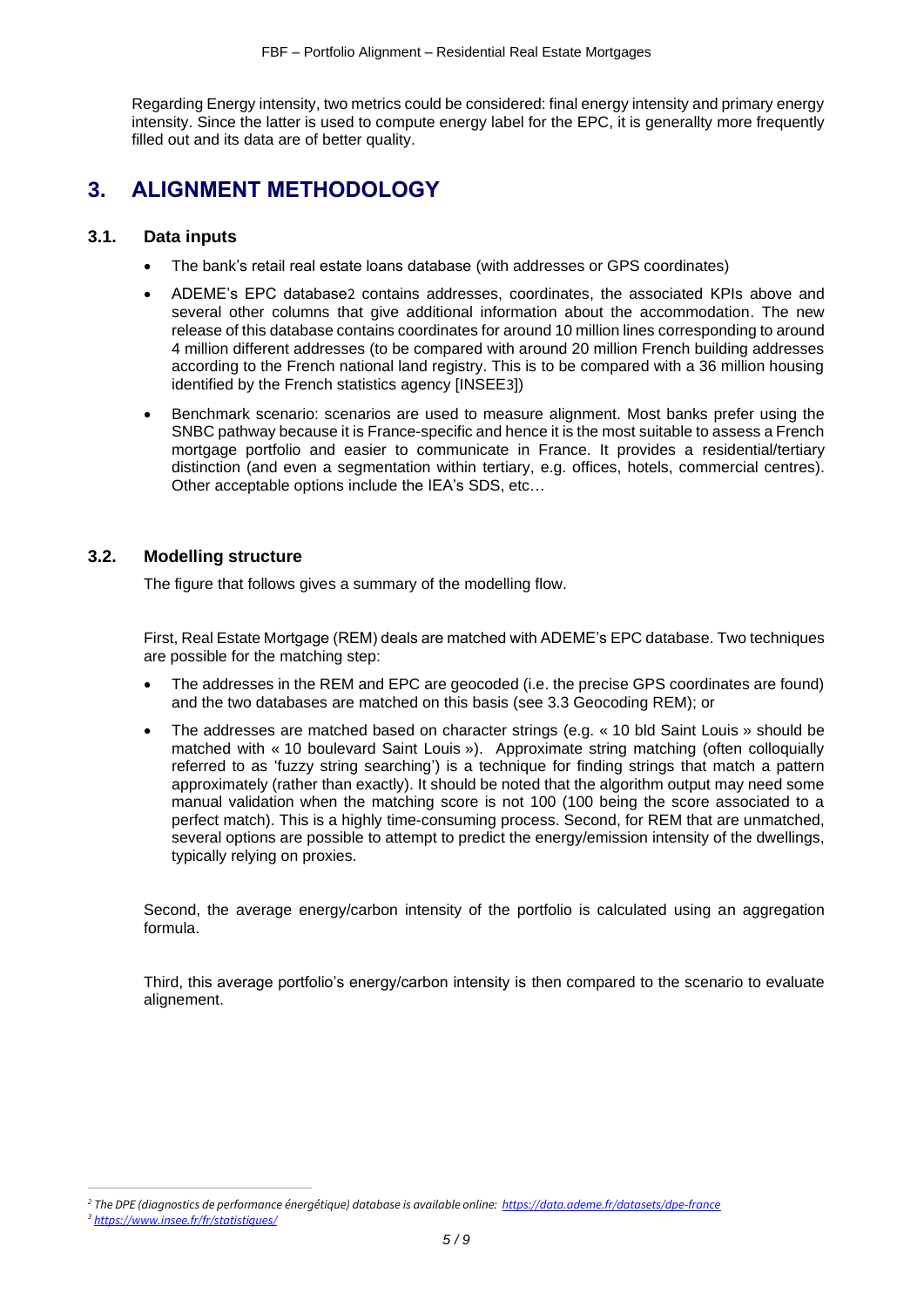*Figure 4: Modelling flow & structure*



#### <span id="page-5-0"></span>**3.3. Geocoding REM**

ADEME's EPC database comes with addresses and geocodes (GPS coordinates). To match based on geocodes, REM are geocoded using the same geocoding API.

However, even if a geocode is returned for most addresses, the geocoding score<sup>4</sup> (indicator of quality for the geocode) may not be high enough to ensure that the coordinates correspond correctly to the geocode. It is then important to evaluate what constitutes a good geocoding score. Banks still need to identify what a reliable geoscore means.

Alternatively, to improve the matching rate, the remaining addresses can be matched using exact or approximate string matching (fuzzy string searching).

The score, a variable between 0 and 1, refers to the relevance of the geocoding.

<sup>4</sup> For the address '1 rue de Rivoli 75004 Paris', the geocoding API (*https://geo.api.gouv.fr/adresse*) returns the following JSON object:

<sup>{&</sup>quot;type": "FeatureCollection", "version": "draft", "features": [{"type": "Feature", "geometry": {"type": "Point", "coordinates": [2.359276, 48.855534]}, "properties": {"label": "1 Rue de Rivoli 75004 Paris", "score": 0.705720826446281, "housenumber": "1", "id": "75104\_8249\_00001", "name": "1 Rue de Rivoli", "postcode": "75004", "citycode": "75104", "x": 652987.24, "y": 6861912.49, "city": "Paris", "district": "Paris 4e Arrondissement", "context": "75, Paris, \u00cele-de-France", "type": "housenumber", "importance": 0.67202, "street": "Rue de Rivoli"}}], "attribution": "BAN", "licence": "ETALAB-2.0", "query": "1 rue de Rivoli 75004 Parislimit=1", "limit": 5}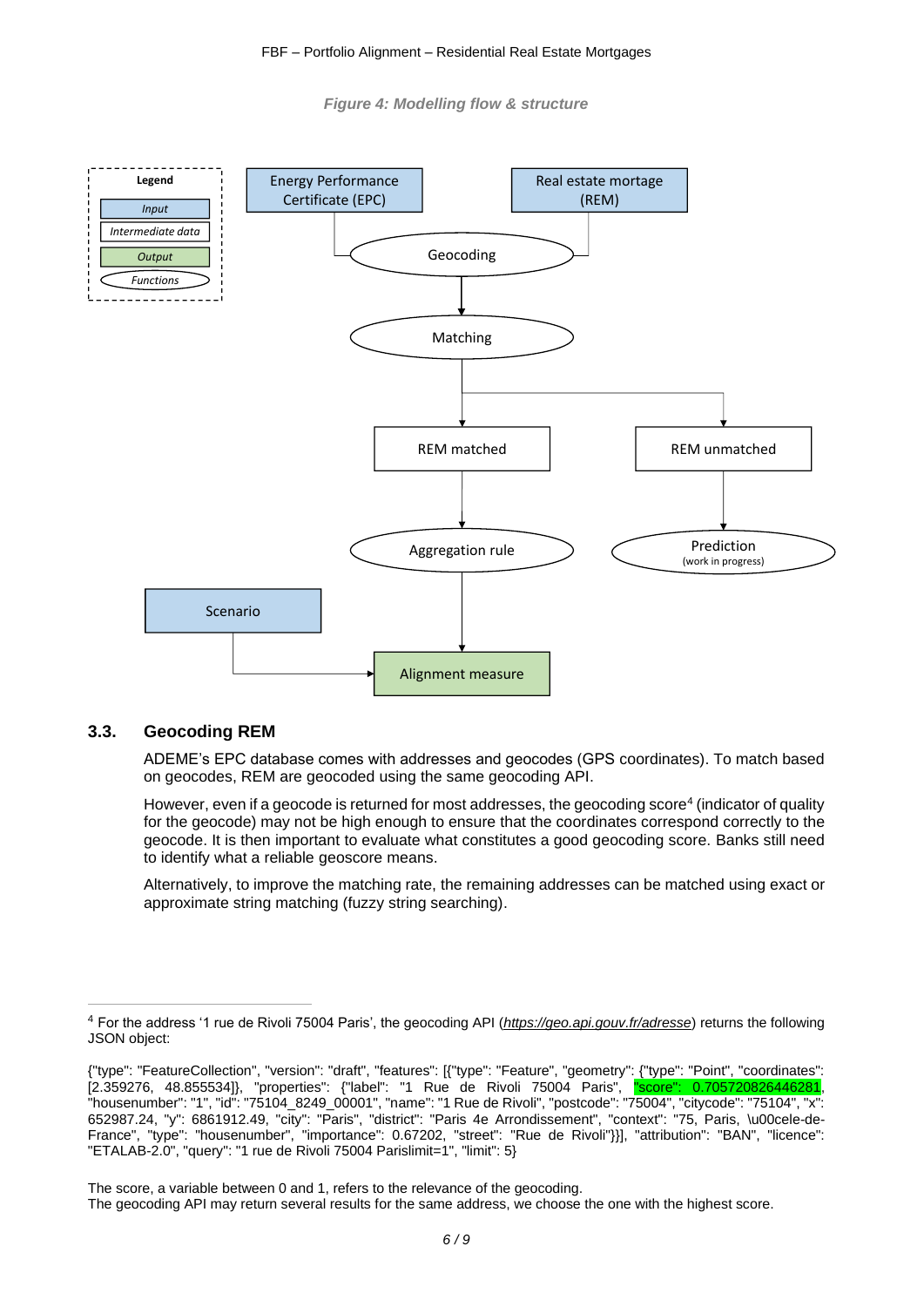#### <span id="page-6-0"></span>**3.4. Processing duplicates**

The ADEME database comes with duplicate EPCs by addresses; there are two reasons for the presence of such duplicates:

- For individual residences (houses), this could be due to EPCs being renewed as part of a new transaction. Indeed, EPCs become out of date after 10 years and homeowners have an obligation to renew them if they wish to sell their homes. Here the only available approach to deal with duplicates is to retain the most recent EPC value.
- For collective residences (apartments), the same reason may apply. Alternatively, it could be due to EPCs belonging to different dwellings in the same building. Here most banks prefer to take a simple average of the EPCs, as it is simpler to communicate. Some banks may prefer the surface-weighted average though the accuracy of this approach needs to be further tested.

It should be noted that if the REM's surface data is available in the Bank's information system, it could be used to find the specific apartment in the ADEME's database. If more than one apartment has the same surface, the average of their climate performance indicator could be considered.

NB: Banks only using EPC labels in their portolio climate analysis could use the modal value of the residence.

#### <span id="page-6-1"></span>**3.5. Predicting unmatched REM**

Matched addresses are those that are "perfectly" linked to the ADEME database: i.e identified using addresses or geocodes (with 6 decimals) – though there may be false positives given that geocoding may have been erroneous. These matched addresses may be complemented with EPCs available in the bank's internal IT.

However, a portion of REM may remain unmatched. This may be explained by:

- REM adresses that are not in ADEME's database.
- Some REMs are without (properly written) addresses and therefore cannot be geocoded or matched.

<span id="page-6-2"></span>To deal with these issues and improve the EPC coverage of the portfolio, some banks prefer to exclude unmatched addresses from the computation until they develop a robust proxy based on third-part data (using a statistical or machine-learning estimate). Other banks use a simple proxy (neighbours' average indicator).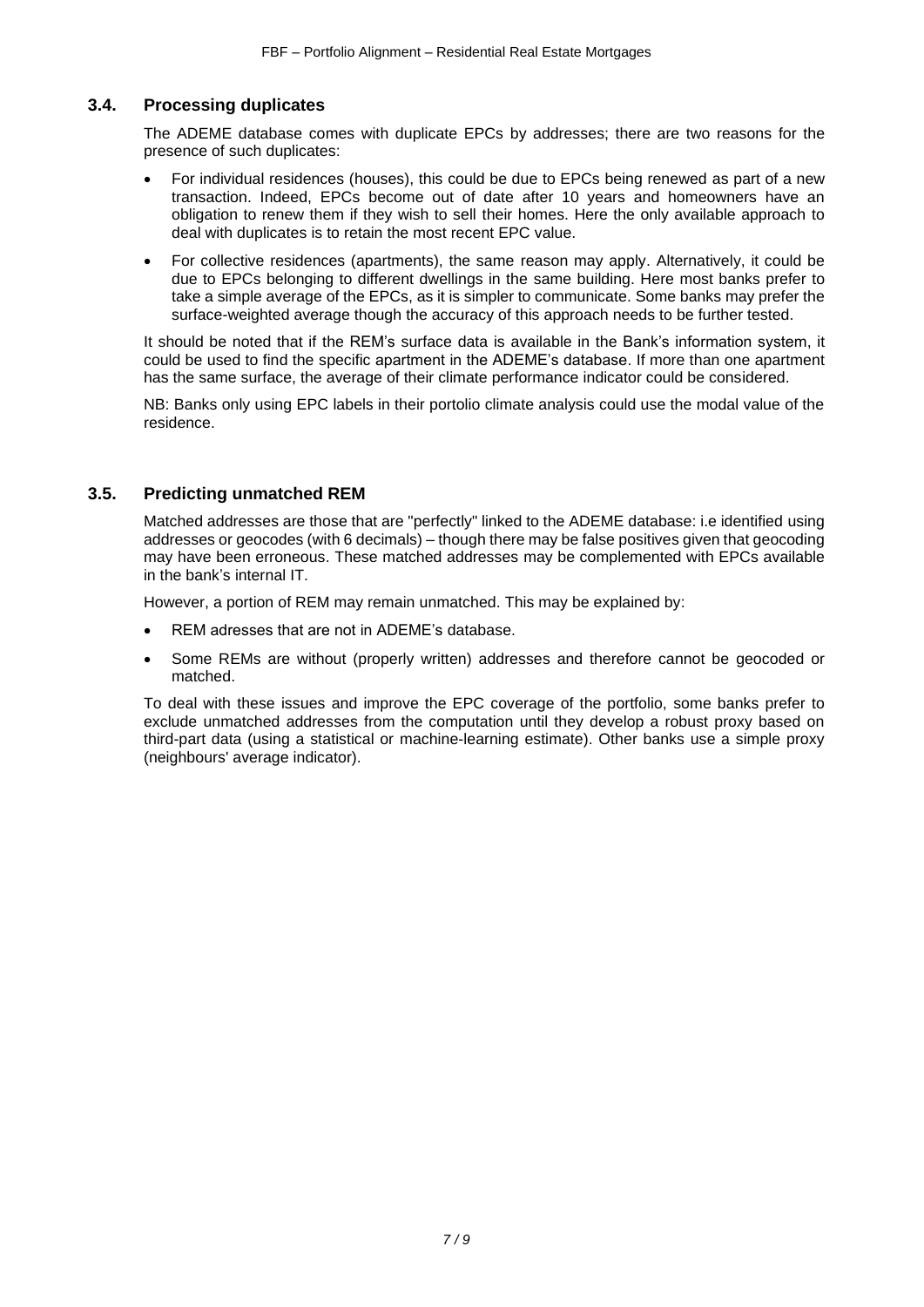#### **3.6. Calculating the portfolio average emission and energy intensity using an aggregation rule**

Once we have the corresponding EPC for each REM, we calculate the portfolio average emission intensity and energy intensity.

There are two options for this aggregation rule:

**Option 1:** A PACTA-like or portfolio-weighted approach. This is a simple average of the energy/emission intensity weighted by loan size. The advantage of this approach is that it is simple to implement as it does not require information on a dwelling's surface or the Loan-to-Value (LTV) ratio. However, this approach gives more weight to expensive dwellings (which are generally associated with bigger loans), thereby introducing a significant bias.

Portfolio average emission intensity =  $gCo2e/m2_{pf,y} = \frac{\sum_a (gCo2e/m2_{a,y} * IoanSize_{a,y})}{\sum_{a} Log2e/m2_{f,av}}$  $\sum_a LoanSize_{a,y}$ *where pf=portfolio, a=asset, y=year,* 2/2, *= emission intensity of the asset expressed in gCO2e per square metre and per year* 

Portfolio average energy intensity =  $KWHep/m2_{pf,y} = \frac{\sum_a (KWH/m2_{a,y} * LaanSize_{a,y})}{\sum_a LaanSize_a}$  $\sum_a$  LoanSize $_{a,y}$ 

*where pf=portfolio, a=asset, y=year,*  $KWH/m2_{a,v}$  *= energy intensity of the asset expressed in KWHper square metre and per year* 

• **Option 2:** A PCAF-like or financed emissions approach. The average energy/emission intensity is calculated on the basis of the dwelling surface attributed to the portfolio. The attribution factor is the Loan-to-Value (LTV) ratio. This approach requires more information (surface and value of the asset financed), which may not always be available or of optimal quality. Nonetheless, it does not introduce the asset price bias that comes with option 1.

$$
Portfolio average emission intensity = \frac{gCo2e}{m2}_{pf,y} = \frac{\sum_{a} \frac{gCo2e}{m2}_{a,y} * m2_{a,y} * LTV_{a,y})}{\sum_{a} (m2_{a,y} * LTV_{a,y})}
$$

*where pf=portfolio, a=asset, y=year, LTV = Loan-to-Value ratio at the time of engagement: outstanding amount divided by the property value at the origination,*  $m2_{av}$  = asset surface *area,*  $gCo2e/m2_{av}$  *= emission intensity of the asset a expressed in gCO2e per square metre and per year* 

$$
Portfolio average energy intensity = KWH/m2_{pf,y} = \frac{\sum_{a} KWH/m2_{a,y} * m2_{a,y} * LTV_{a,y}}{\sum_{a} (m2_{a,y} * LTV_{a,y})}
$$

*where pf=portfolio, a=asset, y=year, LTV = Loan-to-Value ratio at the time of engagement,*  $m2_{a,v}$  *=* asset surface area,  $KWH/m2_{a,v}$  = energy intensity of the asset a expressed in  $KWH$  per square *metre and per year* 

NB: if banks have LTV data available, the original home value would avoid volatily of the LTV due to changes in asset prices. However, this may depend on the data that banks have available on their systems. Alternatively, the last LTV value based on the most updated property value could be used.

Though the portfolio-weighted approach is simpler to implement, most banks prefer to use the PCAF-like approach (emissions attributed to the portfolio divided by the square metres attributed to the portfolio) because there is no bias towards higher asset price. It also enables computation of total attributed absolute emissions and is easier to communicate. However, it requires additional data (asset surface, Loan-to-Value ratio).